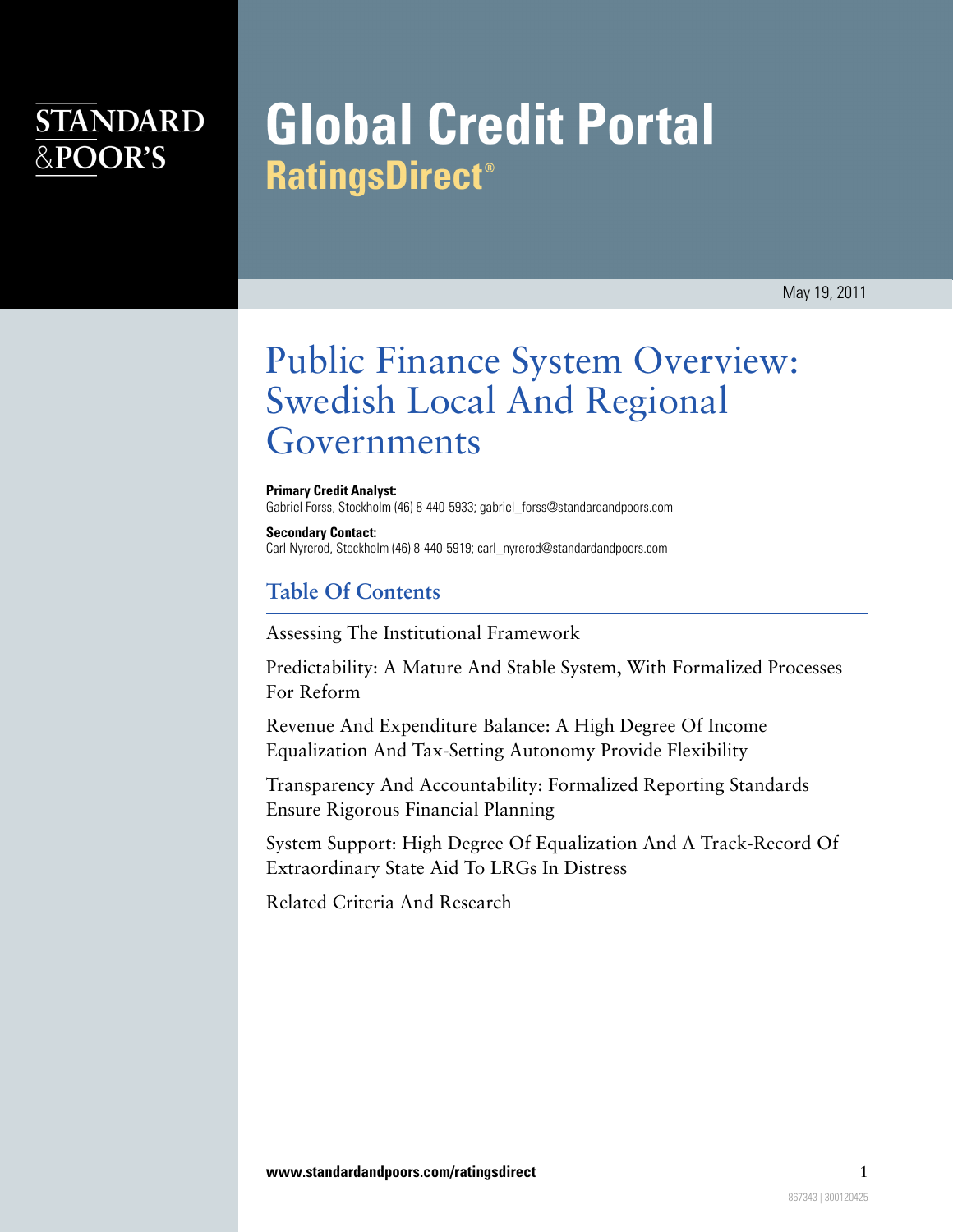## Public Finance System Overview: Swedish Local And Regional Governments

Standard & Poor's Ratings Services considers the institutional framework for local and regional governments (LRGs) that operate in the Kingdom of Sweden (AAA/Stable/A-1+) to be among the most supportive worldwide. As a consequence, we assign the Swedish system our highest score of '1' in our overall analysis (on a scale of 1 to 6).

The Swedish public sector is a three-tier system with a state level, a regional or county council level, and a municipal level. In practice, the regional and municipal levels provide two-thirds of the nation's public services.

The Swedish regional and municipal levels share significant independence from the state level in a number of areas. One of the most important is their autonomy in setting the municipal and regional/county council income tax rate. With regard to their respective areas of responsibility, the individual municipalities or regions/county councils are free to decide how to provide their mandatory public services to their inhabitants while adhering to certain regulatory requirements regarding user availability, cost, and quality.

Table 1 gives a brief description of the key features of Sweden's municipalities and regional governments.

| <b>Swedish Local And Regional Government Resources And Responsibilities</b> |                                                                                                                                                                                                                                                                                                 |                                                                                                                                                                                                                                                                                                 |  |  |
|-----------------------------------------------------------------------------|-------------------------------------------------------------------------------------------------------------------------------------------------------------------------------------------------------------------------------------------------------------------------------------------------|-------------------------------------------------------------------------------------------------------------------------------------------------------------------------------------------------------------------------------------------------------------------------------------------------|--|--|
|                                                                             | <b>Municipalities</b>                                                                                                                                                                                                                                                                           | <b>Regional governments/County councils</b>                                                                                                                                                                                                                                                     |  |  |
| <b>Responsibilities</b>                                                     |                                                                                                                                                                                                                                                                                                 |                                                                                                                                                                                                                                                                                                 |  |  |
| Education and child<br>care                                                 | Yes, but higher education is a state responsibility                                                                                                                                                                                                                                             | <b>No</b>                                                                                                                                                                                                                                                                                       |  |  |
| Health care                                                                 | Yes, to some extent, although mainly nonmedical care                                                                                                                                                                                                                                            | Yes                                                                                                                                                                                                                                                                                             |  |  |
| Social care                                                                 | Yes                                                                                                                                                                                                                                                                                             | <b>No</b>                                                                                                                                                                                                                                                                                       |  |  |
| Economic<br>development                                                     | Yes                                                                                                                                                                                                                                                                                             | Yes                                                                                                                                                                                                                                                                                             |  |  |
| Transportation                                                              | Some are responsible for local public transport,<br>independently or in association with the region or county<br>council.                                                                                                                                                                       | They usually have responsibility for local and regional public<br>transportation.                                                                                                                                                                                                               |  |  |
| Environment                                                                 | They are responsible for waste and water treatment, as well<br>as performing a control function for local environmental<br>issues.                                                                                                                                                              | <b>No</b>                                                                                                                                                                                                                                                                                       |  |  |
| Public housing<br>responsibilities                                          | Yes                                                                                                                                                                                                                                                                                             | <b>No</b>                                                                                                                                                                                                                                                                                       |  |  |
| <b>Resources</b>                                                            |                                                                                                                                                                                                                                                                                                 |                                                                                                                                                                                                                                                                                                 |  |  |
| Taxes                                                                       | Local income tax rates are set individually by each local<br>government. There are no central-government restrictions on<br>the tax rate.                                                                                                                                                       | Regional income tax rates are set individually by each regional<br>government. There are no central-government restrictions on the<br>tax rate.                                                                                                                                                 |  |  |
| Debt                                                                        | Swedish LRGs enjoy unlimited rights to raise debt for<br>operations within their defined responsibilities (the<br>Municipal Act restricts borrowing only for speculative<br>purposes). No state level approval of borrowing is needed.                                                          | Swedish LRGs enjoy unlimited rights to raise debt for operations<br>within their defined responsibilities (the Municipal Act restricts<br>borrowing only for speculative purposes). No state level<br>approval of borrowing is needed.                                                          |  |  |
| <b>LRG</b> sector characteristics                                           |                                                                                                                                                                                                                                                                                                 |                                                                                                                                                                                                                                                                                                 |  |  |
| Decentralization                                                            | The Swedish LRG sector enjoys a constitutional right to<br>self-governance. In addition, the "Principle of Financing"<br>applies: Any transfer of responsibilities from one level to<br>another should be accompanied by adequate financial<br>compensation (e.g., state grants or tax shifts). | The Swedish LRG sector enjoys a constitutional right to<br>self-governance. In addition, the "Principle of Financing" applies:<br>Any transfer of responsibilities from one level to another should<br>be accompanied by adequate financial compensation (e.g., state<br>grants or tax shifts). |  |  |

#### **Table 1**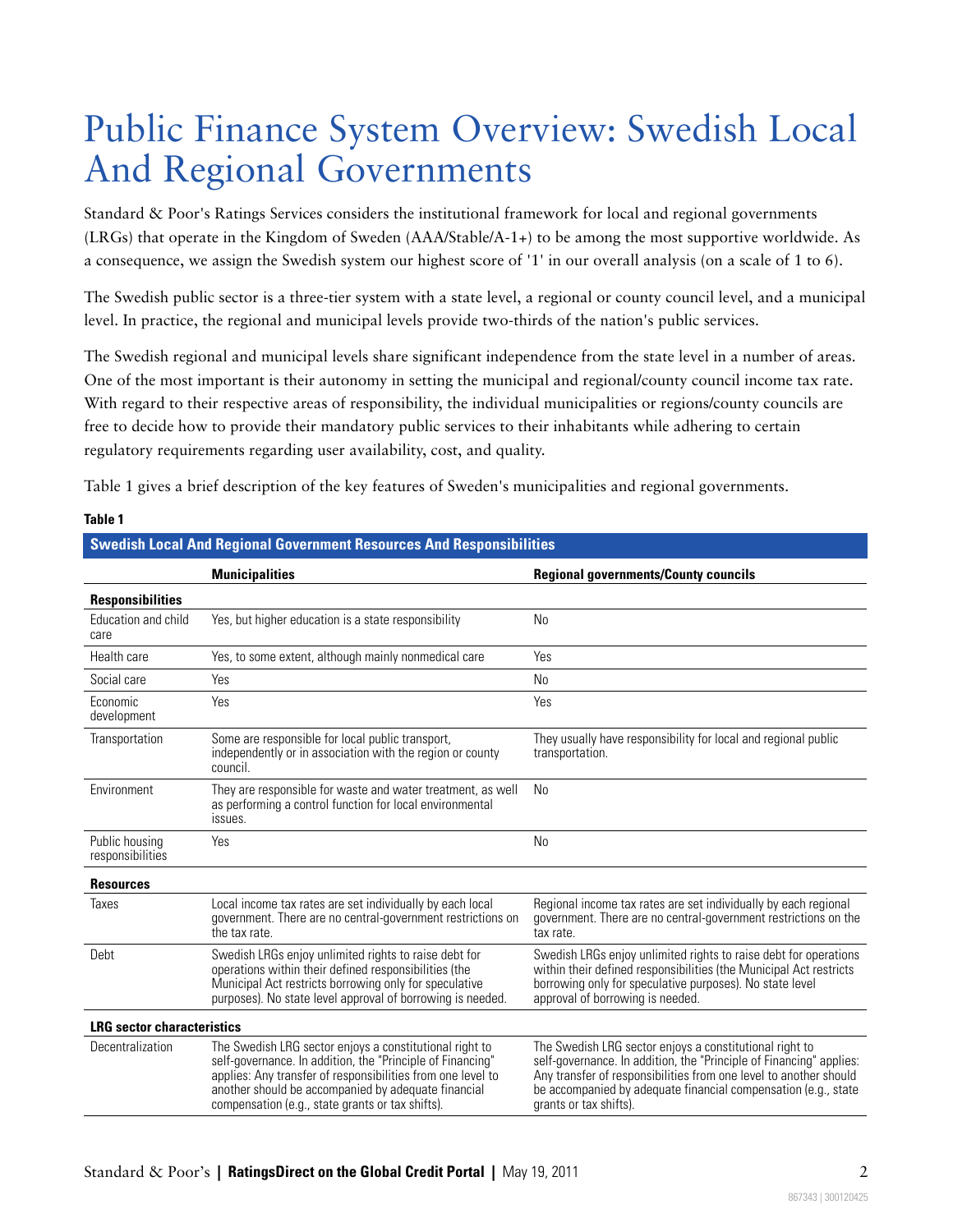| IAUIG I                                                                             |                                                                                                                                                                                                                                                                                                       |                                                                                                                                                                                                                                                                                                       |  |  |  |
|-------------------------------------------------------------------------------------|-------------------------------------------------------------------------------------------------------------------------------------------------------------------------------------------------------------------------------------------------------------------------------------------------------|-------------------------------------------------------------------------------------------------------------------------------------------------------------------------------------------------------------------------------------------------------------------------------------------------------|--|--|--|
| <b>Swedish Local And Regional Government Resources And Responsibilities (cont.)</b> |                                                                                                                                                                                                                                                                                                       |                                                                                                                                                                                                                                                                                                       |  |  |  |
| Control                                                                             | There are no formalized control mechanisms. The second<br>(regional) tier of government exercises no control or<br>supervisory function over the municipal level.                                                                                                                                     | There are no formalized control mechanisms.                                                                                                                                                                                                                                                           |  |  |  |
| <b>Defaults</b>                                                                     | Although there is no formalized sovereign support, the<br>central government has a track record of extending support<br>to several LRGs. LRGs are not allowed to go bankrupt;<br>however, there are no explicit state quarantees for the<br>sector's ability to pay on time. No default has occurred. | Although there is no formalized sovereign support, the central<br>government has a track record of extending support to several<br>LRGs. LRGs are not allowed to go bankrupt; however, there are<br>no explicit state quarantees for the sector's ability to pay on<br>time. No default has occurred. |  |  |  |

**Table 1**

LRG--Local and regional government.

Besides indirect central-government involvement in LRG operations, we note that the overall framework incorporates a number of key systemic factors. These are codified, most notably in the Municipal Act, and primarily relate to ensuring economic independence and financial viability for all of Sweden's 290 municipalities and 20 regional governments/county councils. The country's local governments differ considerably in size, growth prospects, and tax bases.

A comprehensive system of equalization is therefore built into the system, which, together with LRGs' tax-setting autonomy and state grants, forms the foundation of LRGs' financing possibilities. Thanks to the equalization system, all Swedish LRGs in principle retain similar financial possibilities to provide public services for their inhabitants in line with national standards.

## <span id="page-2-0"></span>**Assessing The Institutional Framework**

The system, or institutional framework, within which public finance entities operate, is a crucial component in rating LRGs. As such, Standard & Poor's Ratings Services incorporates an assessment of system supportiveness in its LRG rating methodology.

When assessing system supportiveness for each jurisdiction, we take into account the following:

- Predictability. This includes the frequency and extent of reforms affecting the intergovernmental system and predictability of their outcome, alongside an LRG's ability to influence or oppose reforms affecting its financial balance;
- The revenue and expenditure balance. This includes the overall adequacy of the revenues that an LRG receives to cover its expenditure mandates, in the form of sufficient autonomy or state subsidies, as well as the existence of a fiscal policy framework imposing prudent limits on an LRG's debt and deficit levels;
- Transparency and accountability. This involves the transparency and institutionalization of the budgetary processes, the disclosure and accounting standards for financial reporting in the LRG sector, and the control levels and reliability of information; and
- System support. This includes the extent of ongoing support from higher levels of government to ensure the provision of basic services and infrastructure, as well as the degree of extraordinary system support in exceptional circumstances (natural catastrophes, major capital infrastructure projects, and periods of severe and prolonged recession that affect the sector's financial balance).

More details on how we assess the quality of institutional frameworks for LRGs can be found in the article "Methodology For Rating International Local And Regional Governments". Further assessments of institutional frameworks for international LRGs are provided in the article "Institutional Framework Assessments For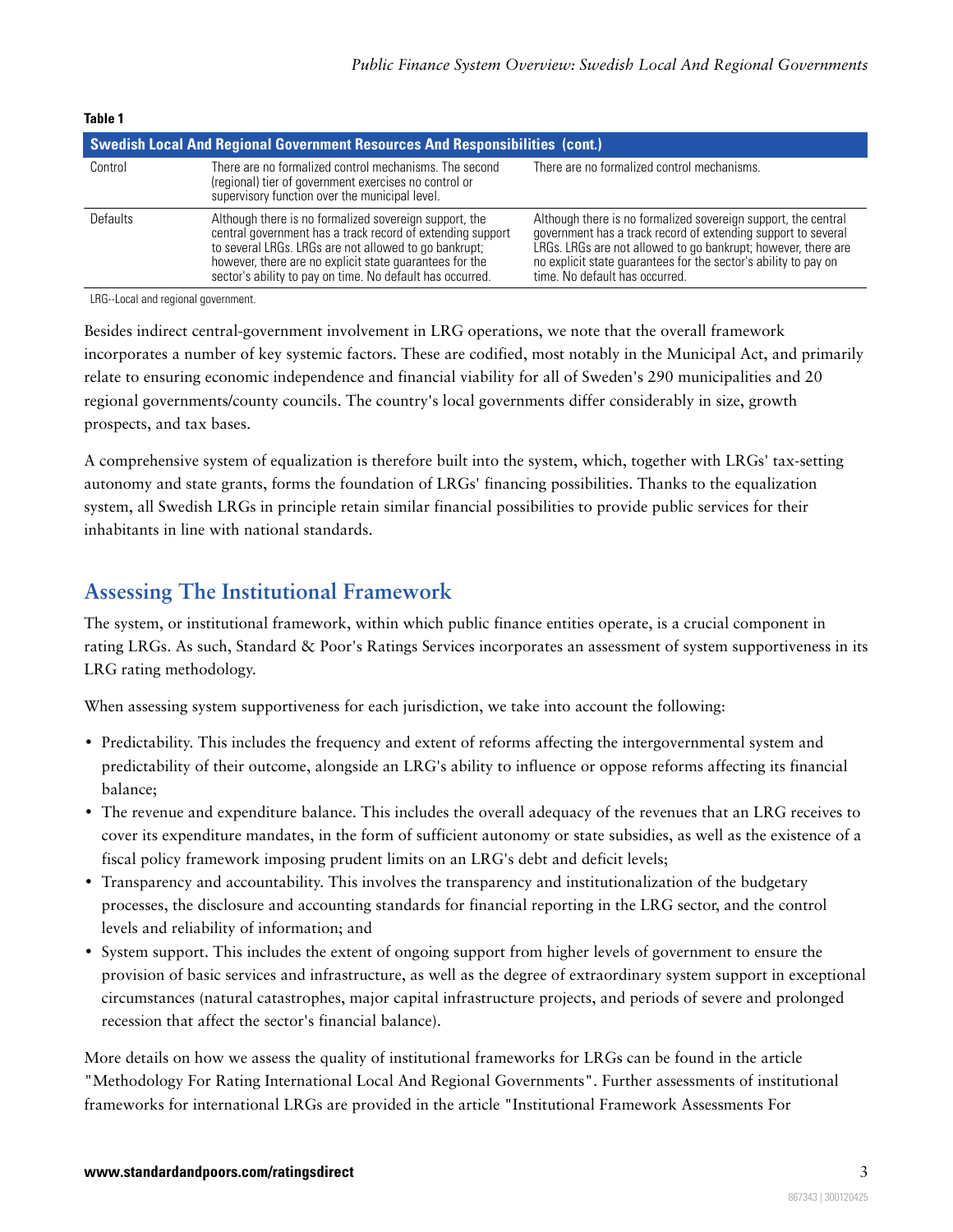<span id="page-3-0"></span>International Local And Regional Governments".

## **Predictability: A Mature And Stable System, With Formalized Processes For Reform**

Swedish LRGs operate within a mature institutional system. Important systemic features and principles are formalized in the Municipal Act. Large reforms are rare, but amendments occur from time to time. The process for implementing reforms and amendments is transparent and consensual, and thus the outcome is usually predictable. Moreover, we observe that new features or amendments to the system are generally implemented gradually.

While Swedish subsovereigns as such have no representation in the parliament and hence have no direct power to block the negative consequences of reforms, the reform process is structured in such a way as to ensure that a fair amount of consensus takes place. When the state contemplates major changes to the system, the changes are prepared and discussed at length before any decision is taken.

Moreover, state-initiated enquiries that form the basis of the reform proposal precede any discussions about changes. The state usually submits these enquiries for a national hearing, and the LRG sector, individual local governments, or relevant organizations, such as the Swedish Association of Local Authorities and Regions, supply comments and considerations.

Similarly, any draft government bills are first referred to such relevant organizations before being introduced in parliament. Furthermore, the political parties in LRGs' political assemblies are generally the same ones as those in the national parliament, which we believe enhances the possibilities for communication about upcoming reform initiatives.

Discussions about reforming the structure of the Swedish public sector are underway. Specifically, in 2007, the Committee on Public Sector Responsibilities put forward its recommendations on how to reform the sector. One of its main recommendations was that the current 20 regions/county councils should be replaced by six to nine larger regional authorities and that these new, larger regions would retain primary responsibility for health care.

Until now, the central government's stance with regard to the committee's proposals has been to leave it to the county councils to discuss and forge working relationships with neighboring counties. As such, in the otherwise centralized Swedish system of government, the state level in this matter has sought the input of the other levels before taking any final decision. We think this underscores the state's emphasis on a consensual decision-making process for amendments to LRG sector legislation.

Still, any merger would ultimately need state approval. Recent government signals indicate that the central government would prefer to speed up the process, and the reorganization with a new regional framework should near completion as the next general elections in 2014 approach. Mergers and splits within the LRG sector occur from time to time, and we note that the principles for dividing assets and liabilities are fairly well established.

## <span id="page-3-1"></span>**Revenue And Expenditure Balance: A High Degree Of Income Equalization And Tax-Setting Autonomy Provide Flexibility**

Swedish LRGs rely on tax revenues to finance most of their operations because about 70% of their revenues come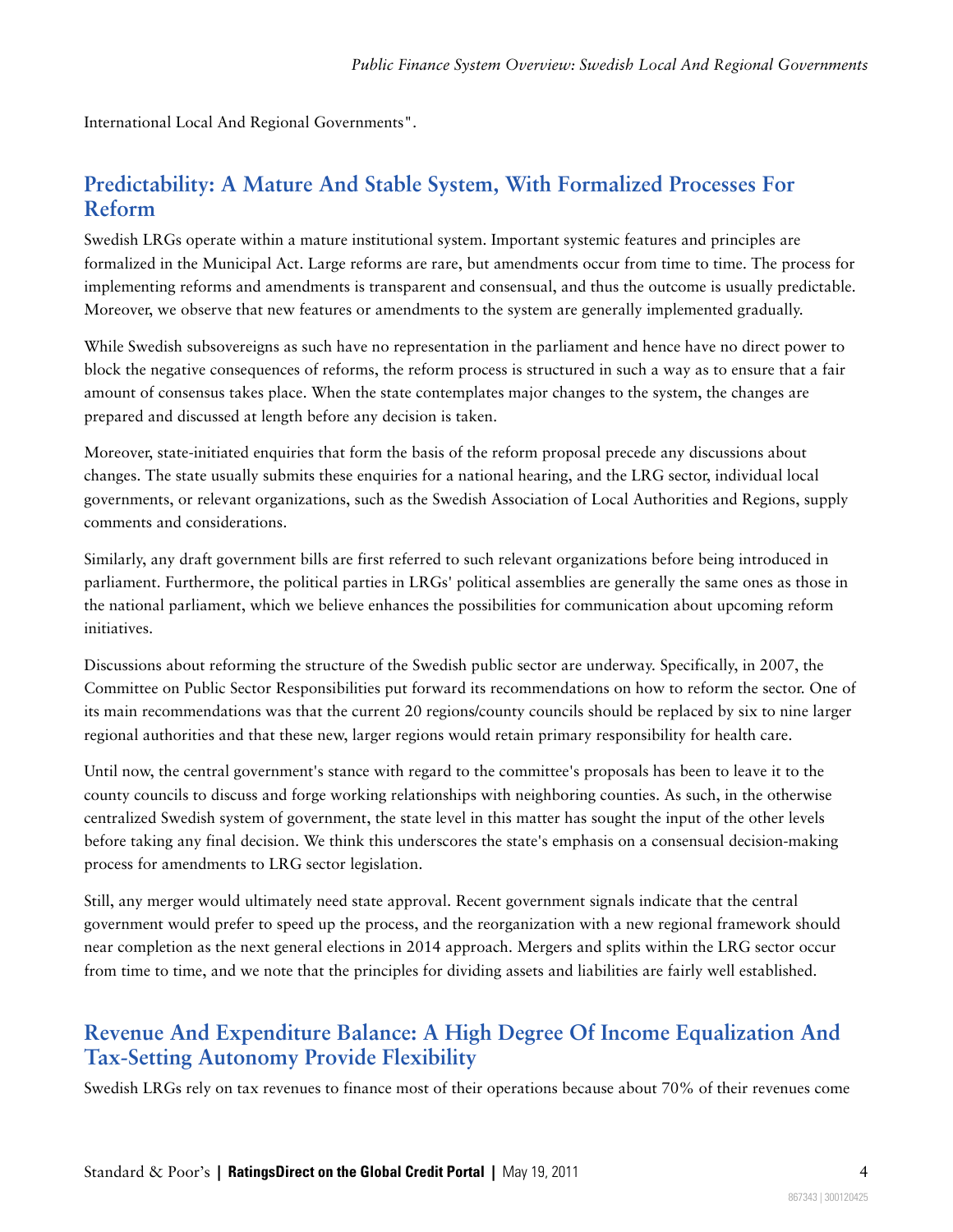from locally generated income tax. The remainder consists mainly of general and earmarked grants (16%) and local charges and fees (10%).

The Swedish constitution provides that Swedish LRGs--both at the municipal and regional levels--enjoy autonomous power of taxation. Because of this autonomy, Swedish LRGs have strong possibilities to manage their own revenues and to balance expenditures for the provision of public services.

Although tax-setting autonomy is an important tool for LRGs to manage their revenues and expenditures, temporary imbalances, for example during economic downturns, do occur, particularly in situations where the national economic context and tax base deteriorate sharply. In such situations, increases to the local income tax rates--for municipalities and regions/county councils--is a viable option to boost revenues. However, there is a certain time lag from the time the LRG modifies the tax rate and the receipt of greater revenues.

Normally, an LRG's political body decides on the income tax rate for the following year in its budget procedures. Budget decisions can be revised and the income tax rate for the following year can be modified with only one month's notice. Consistently increasing the level of taxation could be politically sensitive, particularly in election years. But, in theory, the sector enjoys unlimited possibilities to increase the local income tax rate. Charts 1 and 2 give a breakdown of the revenue items for Swedish LRGs.

#### **Chart 1**

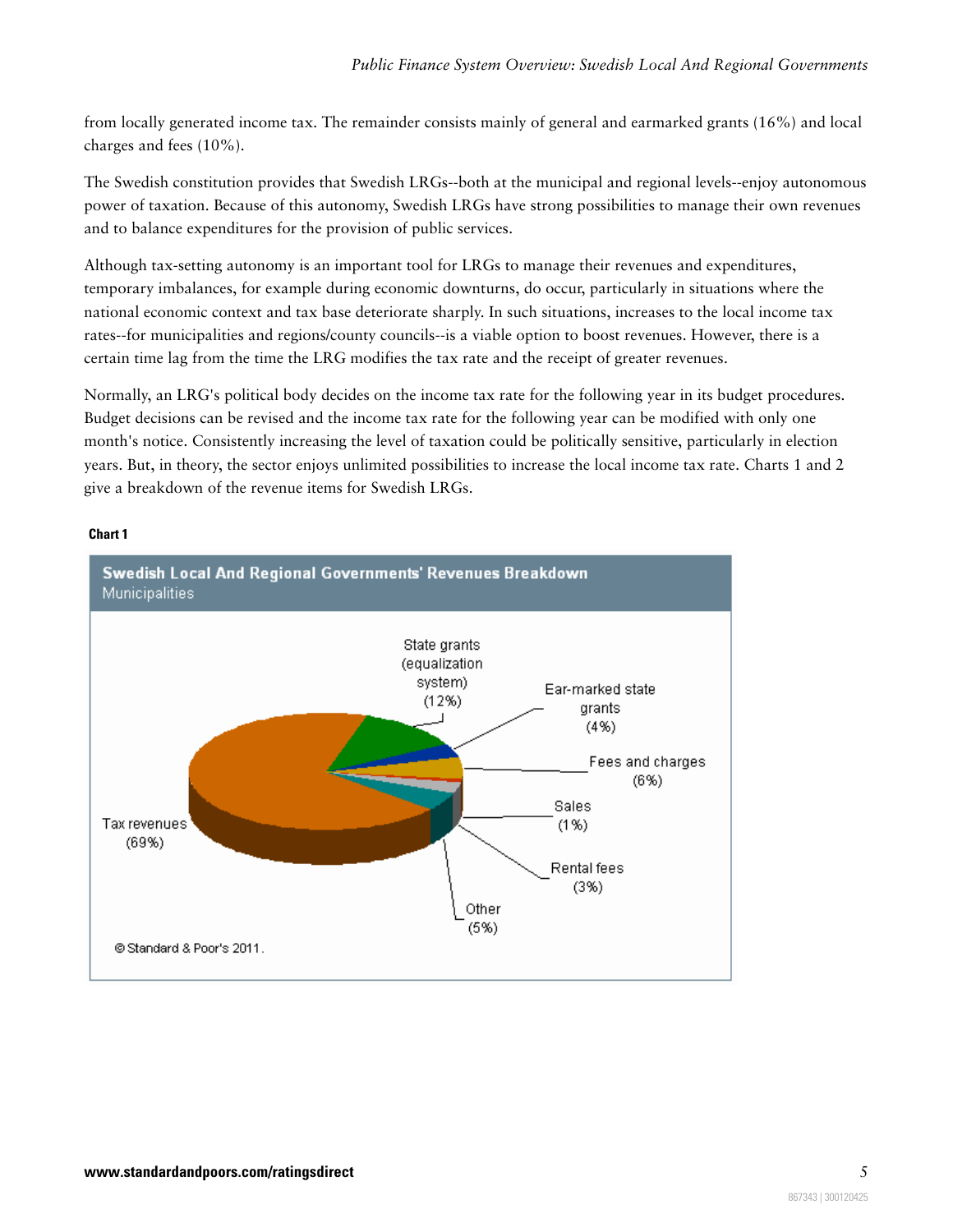

#### **Chart 2**

Swedish LRGs' expenditure side is rather inflexible. For both municipalities and regions/county councils, a large part of expenditures relate to responsibilities mandated by national legislation on volume and user costs. In addition, these public services are generally very labor intensive and are difficult to cut without impairing the service level. Charts 3 and 4 show the concentration of regional expenditures within health care, whereas municipalities have a wider scope of expenditures in kindergartens, education, elderly care, social care, and special needs services.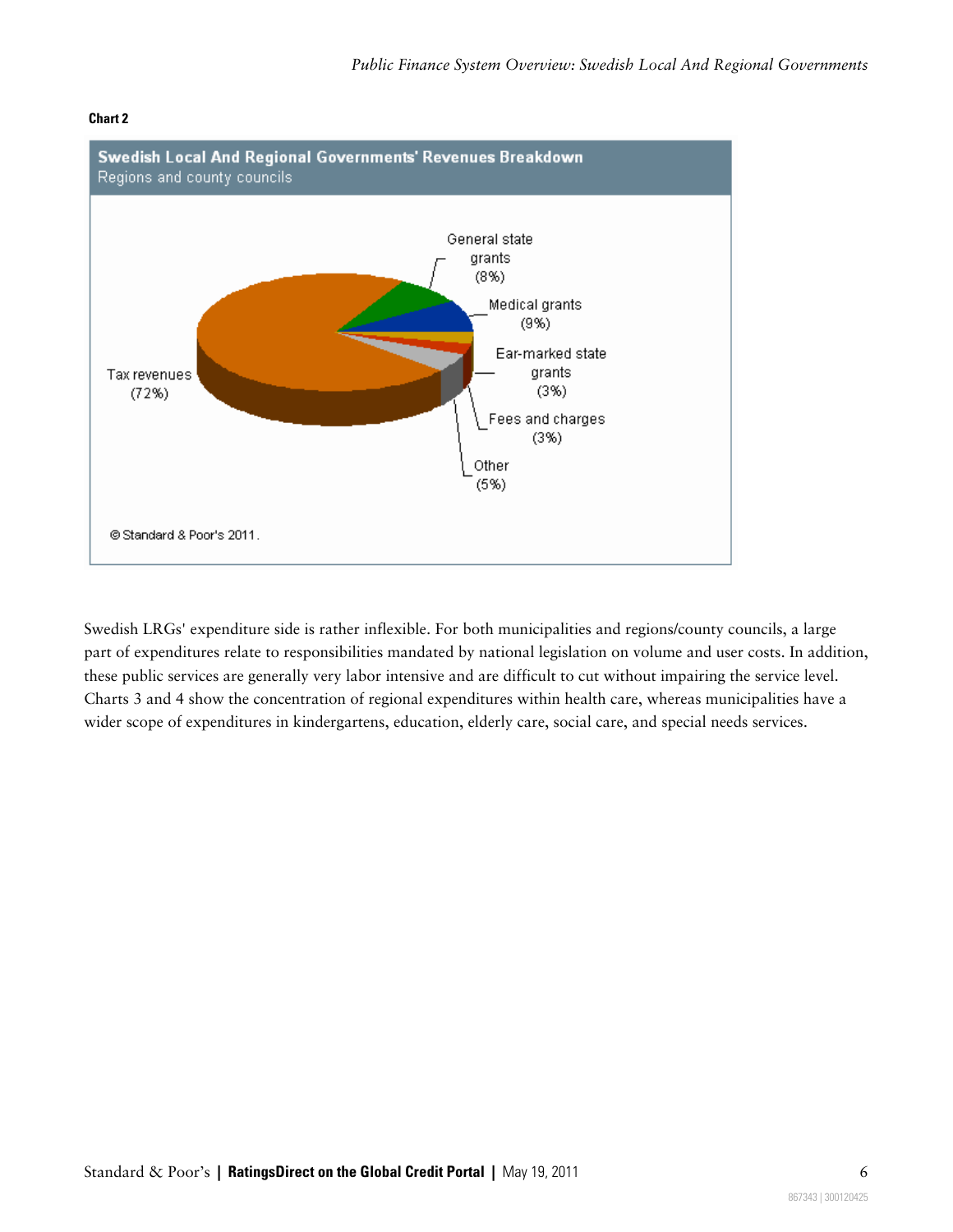

#### **Chart 3**

#### **Chart 4**

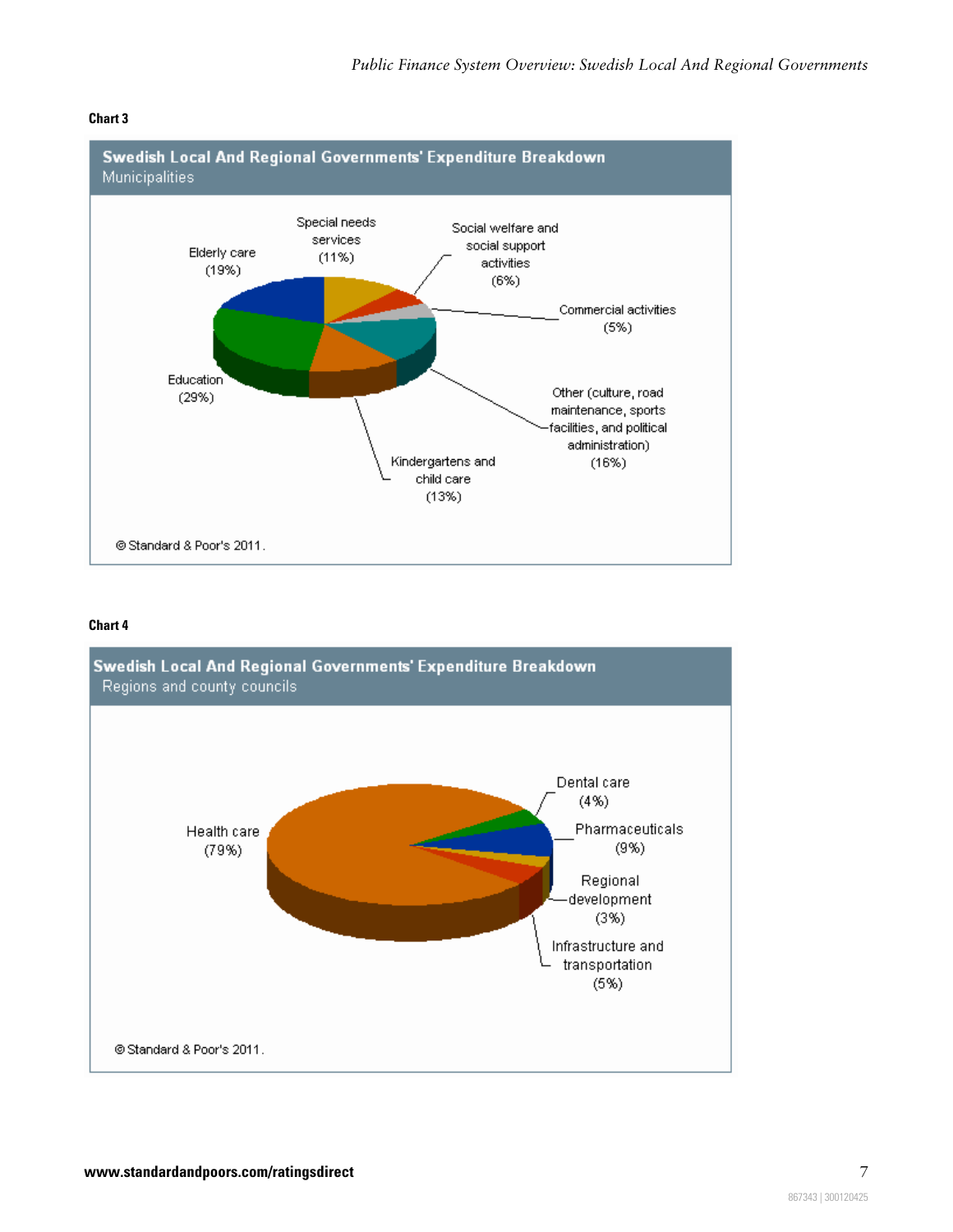Furthermore, the Swedish LRG framework includes an established principle known as the "local government financing principle". Essentially, this principle ensures that if the central government takes decisions that directly affect the operations of the subsovereign governments, for example mandating new responsibilities, these decisions must be accompanied by a corresponding change in the financing grant from the state. The rationale for this setup is that the local governments should not have to resort to tax increases to deliver new state-mandated public services.

Standard & Poor's currently rates 12 municipalities and two county councils in Sweden (see table 2 below). The population-weighted shares of Swedish LRG ratings are about 30% for municipalities and about 40% for county councils. Most of them are growth centers within their respective regions. That means that growth prospects and subsequent investment needs are high. Nevertheless, we observe that although capital expenditures are at times heavy in a Swedish context, the LRGs have so far avoided surges in indebtedness. Instead, they have accumulated debt gradually and in an overall sustainable fashion.

The state usually funds major infrastructure projects, with the municipal and region levels cofinancing minor parts. Although the concept of cofinancing has increased in recent years, the central government's handling of most major infrastructure investments significantly limits the municipal sector's funding needs. Moreover, when changes in the setup for provision of public services occur--for example, the recent change in provision of public transportation being moved from the municipal to the regional level--tax shifts between the different levels of government work to efficiently balance the expenditure position.

The Municipal Act restricts LRGs' fiscal policy. For example, there is a balanced-budget requirement that obliges an LRG to present a budget document for the coming three years that establishes that an LRG's revenues are greater than its expenditures. If the actual result shows a deficit, however, the Municipal Act gives the LRG three years to make up the deficit.

However, we note that, although awareness has increased over the past few years, throughout the sector there are still numerous deviations from the balanced-budget requirement. Moreover, as there are no sanctions for noncompliance, LRGs are left on their own to balance their accounts.

The central government has no formalized mechanisms for monitoring the financial situations of individual LRGs. The LRGs are not required to submit reports or budget documents for approval from any government ministry. Rather, the Ministry of Finance relies on the LRGs to comply with accounting standards and promptly signal and report potential financial problems. However, the absence of formalized government monitoring has not proven overly relaxed, because the central government has been properly notified about financial problems at individual LRGs. We also note that the central government has historically extended support in instances of reported financial distress in the LRG sector.

There are loose restrictions on the LRGs in terms of debt and liquidity management, in our view. The central government sets no caps on debt levels, and LRGs are allowed to borrow to finance their responsibilities. The Municipal Act does not allow LRGs to raise debt for speculative purposes, however. That said, there is no continuous monitoring by the central government in this respect,.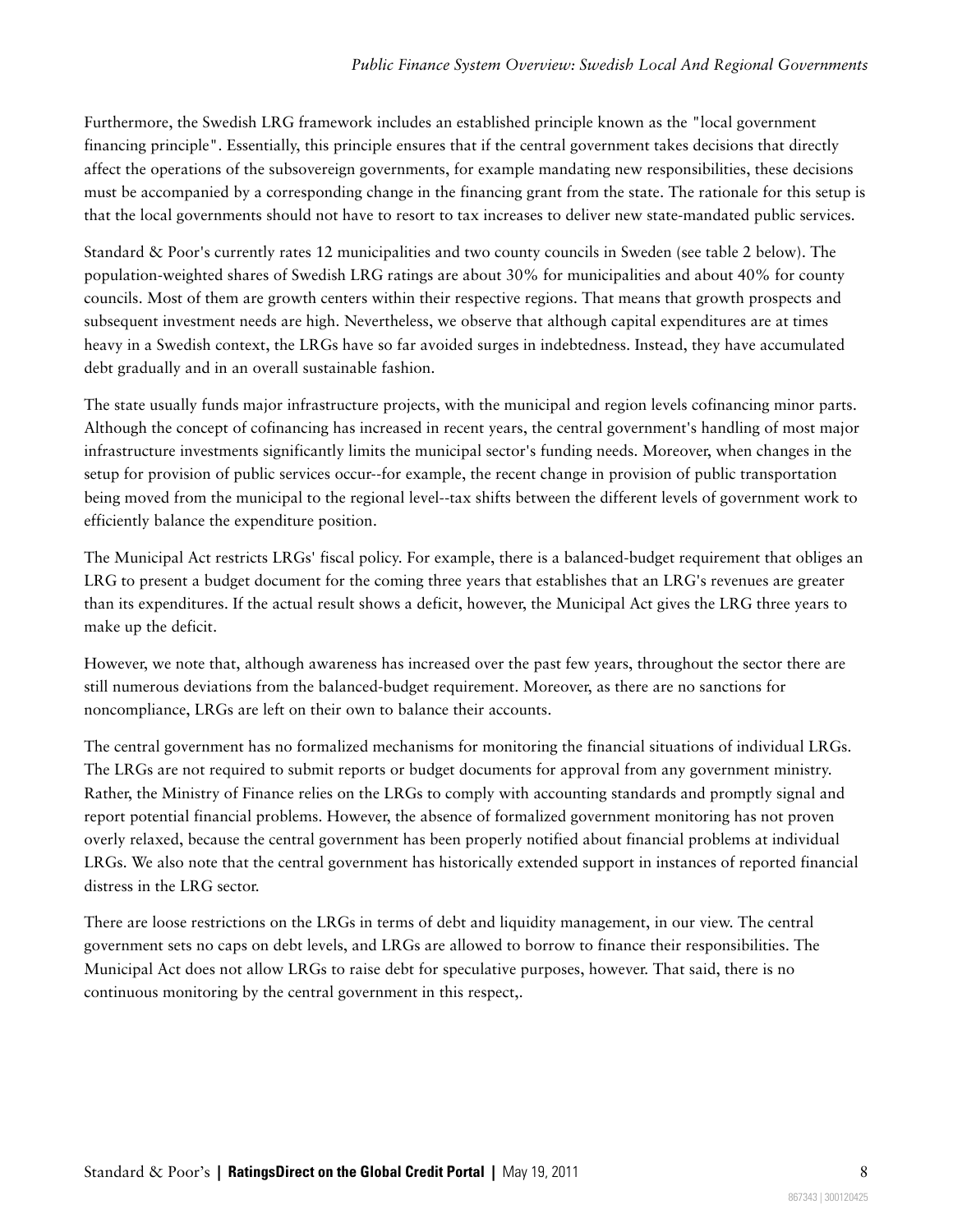## <span id="page-8-0"></span>**Transparency And Accountability: Formalized Reporting Standards Ensure Rigorous Financial Planning**

The roles and responsibilities between the elected political officials setting the overarching agenda and managers that implement it are clearly defined. Still, because LRGs are politically run organizations, managers have only limited power to stand against decisions with potentially financially distressing implications. Generally, however, we observe that there is good cooperation between the political side and the financial management throughout the sector.

Swedish LRGs adhere to nationally established accounting standards. Accounting standards are very high, with accrual-based accounting and consolidated accounts available for the LRGs and their company sector. In addition, the year-end accounts are subject to a formal audit. This audit is performed by in-house auditors in cooperation with external auditors. Consequently, instead of having the central government controlling the LRGs' finances, this control function is fulfilled by internal auditors (assisted by qualified professional auditors) who annually review whether the LRGs' operations have been managed in an appropriate and financially satisfactory way, and recommend (or not) that the LRG board should be discharged from liability.

In addition, legislation requires LRGs to publicly disclose comprehensive and timely information on their budget execution. At least one interim report must be presented to the local government and publicly disclosed. Overall, financial reporting is frequent and budgets include multiyear financial planning for three years in advance.

## <span id="page-8-1"></span>**System Support: High Degree Of Equalization And A Track-Record Of Extraordinary State Aid To LRGs In Distress**

A significant degree of state transfers tightly link Sweden's LRG sector to the state level. These transfers are incorporated within and deployed through the sector's far-reaching equalization system. This overall framework is a prominent example of the tight links, ongoing system support, and notion of solidarity on which the system is based. Essentially, the national government implicitly bears responsibility for the financial health of the system, as LRGs have legally mandated obligations.

The Municipal Act further stipulates that a Swedish subsovereign government cannot be declared bankrupt. Even though no earmarked funds are allocated for bailouts, the system has in severe cases provided case-by-case extraordinary support to the LRG sector in situations such as economic crisis, ailing municipal companies, or one-off shocks to local labor markets. However, no explicit guarantee of timely support exists.

An important part of the ongoing systemic support we factor into our assessment of the Swedish LRG system is its comprehensive equalization system. The equalization system comprises two major parts: one on the revenues side, which is structured to even out the differences in tax base per capita; and one on the expenditures side, which distributes funds and grants to local governments with adverse cost structures and unfavorable demographic compositions. The handful of LRGs that hold a tax base above the set cut-off levels are in effect net contributors to the overall scheme.

In principle, there is strong political consensus regarding the necessity of an equalization system to provide equal financing possibilities for the different LRGs, but the actual format of the equalization is often disputed.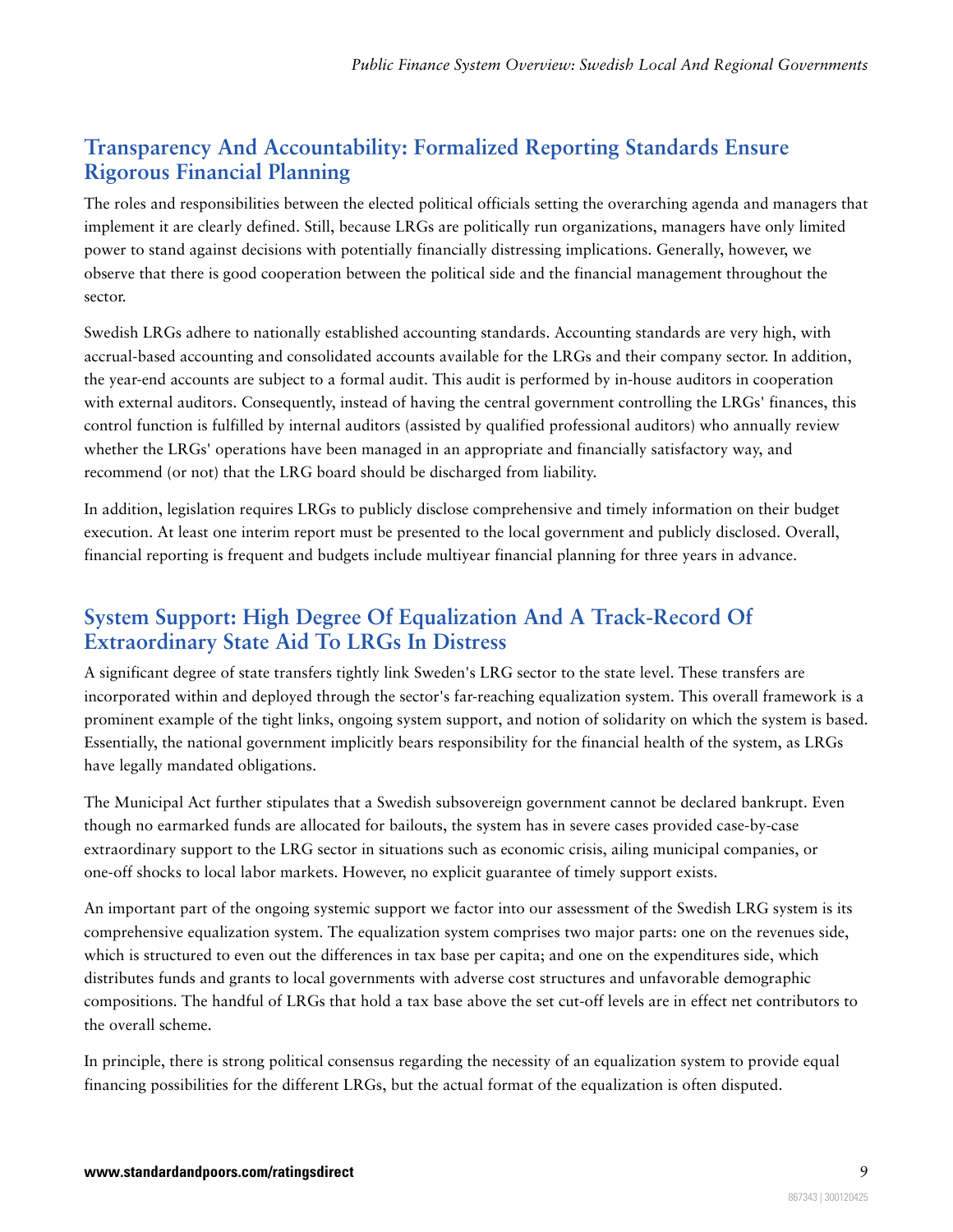Nevertheless, strong consensus regarding the need to ensure equal financial possibilities to uphold a certain standard of public services exists. The equalization system is under revision, and although some minor changes will likely occur, we believe that the overall setup, and certainly its purpose, should remain more or less intact.

With regard to extraordinary support, we note that there is no formal monitoring of subsovereign governments' finances by the state. Hence, if an LRG experiences financial distress, it must itself initiate the process to receive possible state support. Although there are no formal procedures or clearly established framework for bailouts, the central government has a very strong track record of supporting LRGs in severe financial distress or with structural imbalances, and consequently, no Swedish LRG has ever defaulted.

Financial support is normally regulated through the state grant system, through which the equalization system evens out regional financial imbalances. However, extending support through the established equalization and grants system effectively occurs with a time lag and is not immediate.

In situations where a municipality's financial situation deteriorates more rapidly, the state has acted swiftly, albeit on an ad-hoc basis, to remedy the situation. Extraordinary state support has taken various forms. Upon reception of state support, the local government usually commits itself to undertake a series of measures such as cutting costs, increasing the tax rate, and/or selling assets in exchange for extraordinary support. One notable example of this occurred in the mid-1990s, when the municipality of Haninge found itself unable to pay on guarantees it had extended to the local public housing company.

However, the central government took quick action, appointed a supervisor for the financial affairs of the municipality, and the payment difficulties were remedied in exchange for the central government's taking over a large part of the property stock of the housing company and eventually assuming control of the entire company. In addition, the state supervisor drew up an action plan for Haninge's financial situation, including cutting costs and increasing the local municipal income tax rate. The Haninge case represents the closest situation to default that a Swedish LRG has faced. In our view, the state's action illustrates its commitment to the financial stability and viability of the sector.

Importantly, we note that the central government is not formally obliged to support an LRG asking for additional funds. In fact, it has refrained from doing so on a few occasions, presumably because the state perceived that the LRG could and should have coped with the financial situation itself.

## <span id="page-9-0"></span>**Related Criteria And Research**

All articles listed below are available on RatingsDirect on the Global Credit Portal, unless otherwise stated.

- Methodology For Rating International Local And Regional Governments, Sept. 20, 2010
- Institutional Framework Assessments For International Local And Regional Governments, March 2, 2011

#### **Table 2**

| <b>Rated Swedish Local And Regional Governments</b> |                   |                                                     |  |  |  |
|-----------------------------------------------------|-------------------|-----------------------------------------------------|--|--|--|
|                                                     |                   | Issuer credit rating* Nordic national scale rating* |  |  |  |
| Goteborg (City of)                                  | AA+/Stable/A-1+   | K-1                                                 |  |  |  |
| Helsingborg (City of)                               | AA+/Positive/A-1+ | $K-1$                                               |  |  |  |
| Huddinge (Municipality of)                          | AA+/Stable/A-1+   | $K-1$                                               |  |  |  |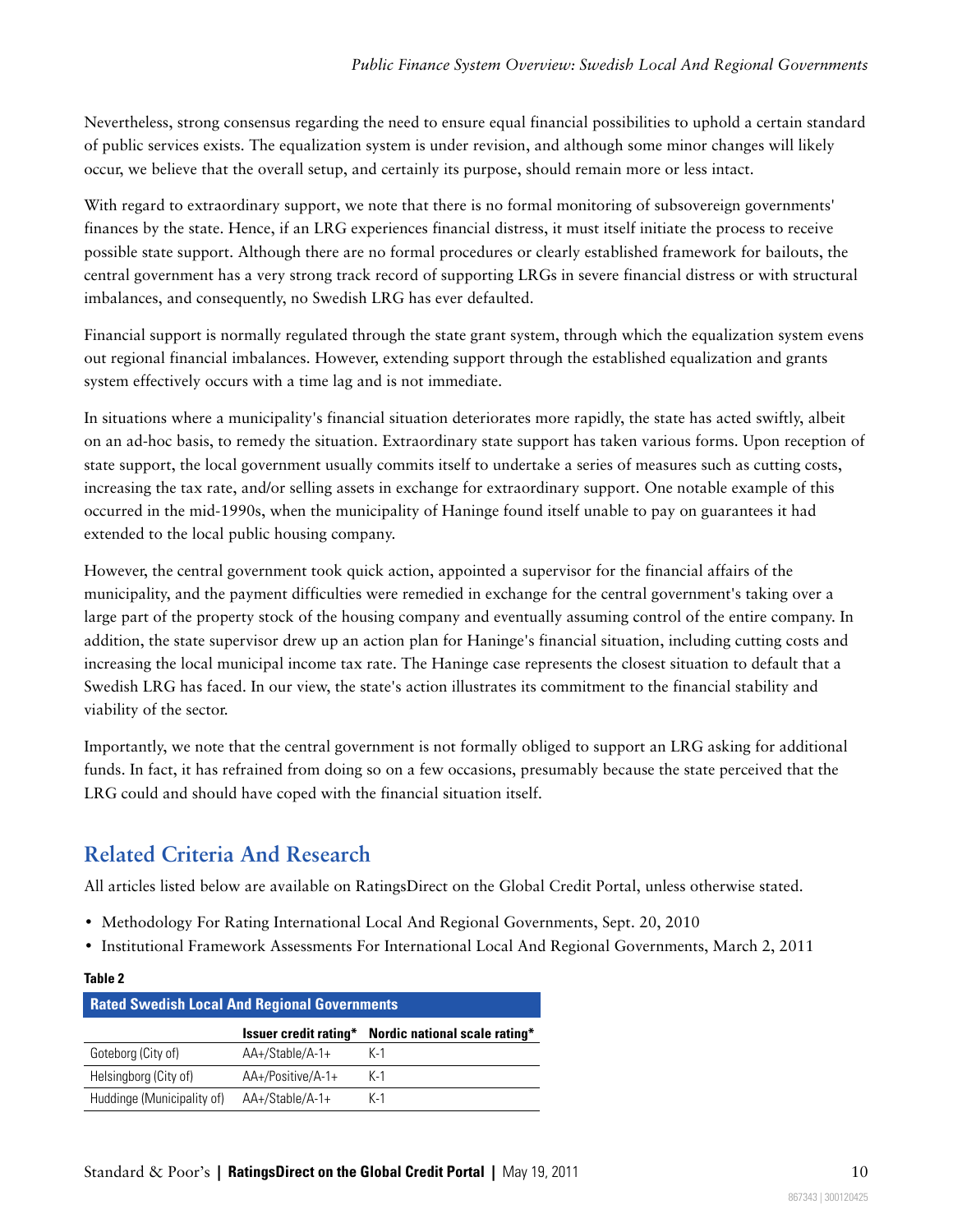#### **Table 2**

| <b>Rated Swedish Local And Regional Governments (cont.)</b> |                 |       |  |  |  |
|-------------------------------------------------------------|-----------------|-------|--|--|--|
| Lund (Municipality of)                                      | AAA/Stable/A-1+ | K-1   |  |  |  |
| Malmo (City of)                                             | AAA/Stable/A-1+ | $K-1$ |  |  |  |
| Norrkoping (Municipality of)                                | AA+/Stable/A-1+ | $K-1$ |  |  |  |
| Municipality of Orebro                                      | AA+/Stable/A-1+ | $K-1$ |  |  |  |
| Stockholm County Council                                    | AA+/Stable/A-1+ | $K-1$ |  |  |  |
| Stockholm (City of)                                         | AAA/Stable/A-1+ | $K-1$ |  |  |  |
| Sundsvall (Municipality of)                                 | AA+/Stable/--   | $K-1$ |  |  |  |
| Taby (Municipality of)                                      | AAA/Stable/--   | $K-1$ |  |  |  |
| Uppsala (City of)                                           | AA+/Stable/A-1+ | $K-1$ |  |  |  |
| City of Vasteras                                            | AA+/Stable/A-1+ | $K-1$ |  |  |  |
| Vastra Gotaland (Region of)                                 | AAA/Stable/A-1+ | $K-1$ |  |  |  |

\*As of May 19, 2011.

#### **Additional Contact:**

International Public Finance Ratings Europe; PublicFinanceEurope@standardandpoors.com